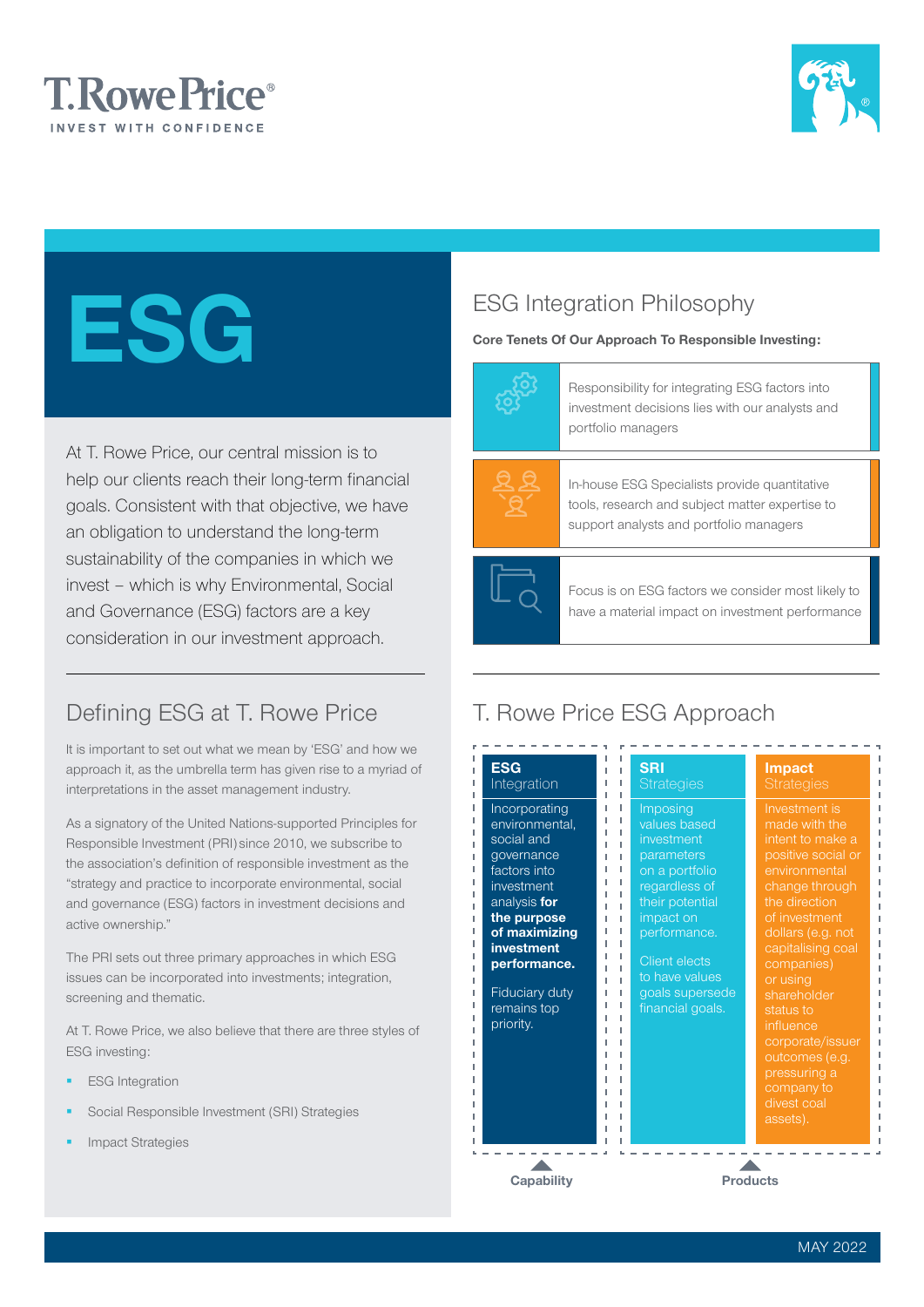## Integrating ESG Into Our Investment Process

While ESG terminology tends to group environmental, social and governance factors into one bucket, we believe the 'E' and 'S' factors need to be treated differently to the 'G' factor. Corporate governance standards are well established and generally uniformly disclosed across the world, while disclosure of environmental and social factors is comparatively limited.

As a result, our dedicated in-house ESG resource comprises two teams: Responsible Investing ('RI'), which covers environmental and social factors, and **Governance**. Collectively, these teams help our investment teams identify, analyse and integrate the ESG factors most likely to have a material impact on the long-term performance of an investment. Our analysts and portfolio managers (PMs) can integrate this research as appropriate to their investment process.

#### Data and insights from integration feed back into Responsible Investing Governance 3 Integration ESG analysis delivered to investment analysts and portfolio managers 2 Analysis ESG specialists apply further analysis to securities flagged by our ESG tools 1 **Identification** Proprietary research tools signal securities with ESG issues Responsible Investing Indicator Model Customized Proxy Voting Guidelines Securities flagged by RIIM are subject to further analysis, including engagement and proxy voting recommendations Securities divergent from proxy guidelines are subject to further analysis, including engagement and proxy voting recommendations Analysts and portfolio managers incorporate ESG factors (as appropriate to their strategy) into: • Investment thesis • Security ratings • Price targets • Engagements • Position sizing • Proxy voting decisions

#### A Three-Stage Process for Proactive, Systematic ESG Integration

identification and analysis stages.

The integration of ESG factors into our investment process starts with the initial research at the inception of an investment idea and continues through the life of the investment.

This relies on a three-step process:

### 1) Identification

Both the Responsible Investing (Environment & Social) and Corporate Governance teams use a screening process to help identify outliers – both on the positive and negative side. The Corporate Governance team uses our proxy voting standards to establish a screen, while the Responsible Investing team uses our proprietary Responsible Investing Indicator Model (RIIM). Both screens act as flagging tools to help the ESG specialists identify where we should focus our efforts.

#### 2) Analysis

The ESG specialists conduct more in-depth analysis on companies that are flagged in step 1. This further analysis is sometimes conducted solely by the ESG specialist, but often the sector analyst will be involved. This further analysis usually results in a report being published on our research platform, the Research Management System (RMS), detailing the ESG risks/opportunities of a specific investment.

#### 3) Integration

Analysts and portfolio managers leverage the ESG research to incorporate these factors in their investment process. For example, an analyst may make changes to their financial estimates or a portfolio manager may decide to alter their position size in a particular investment.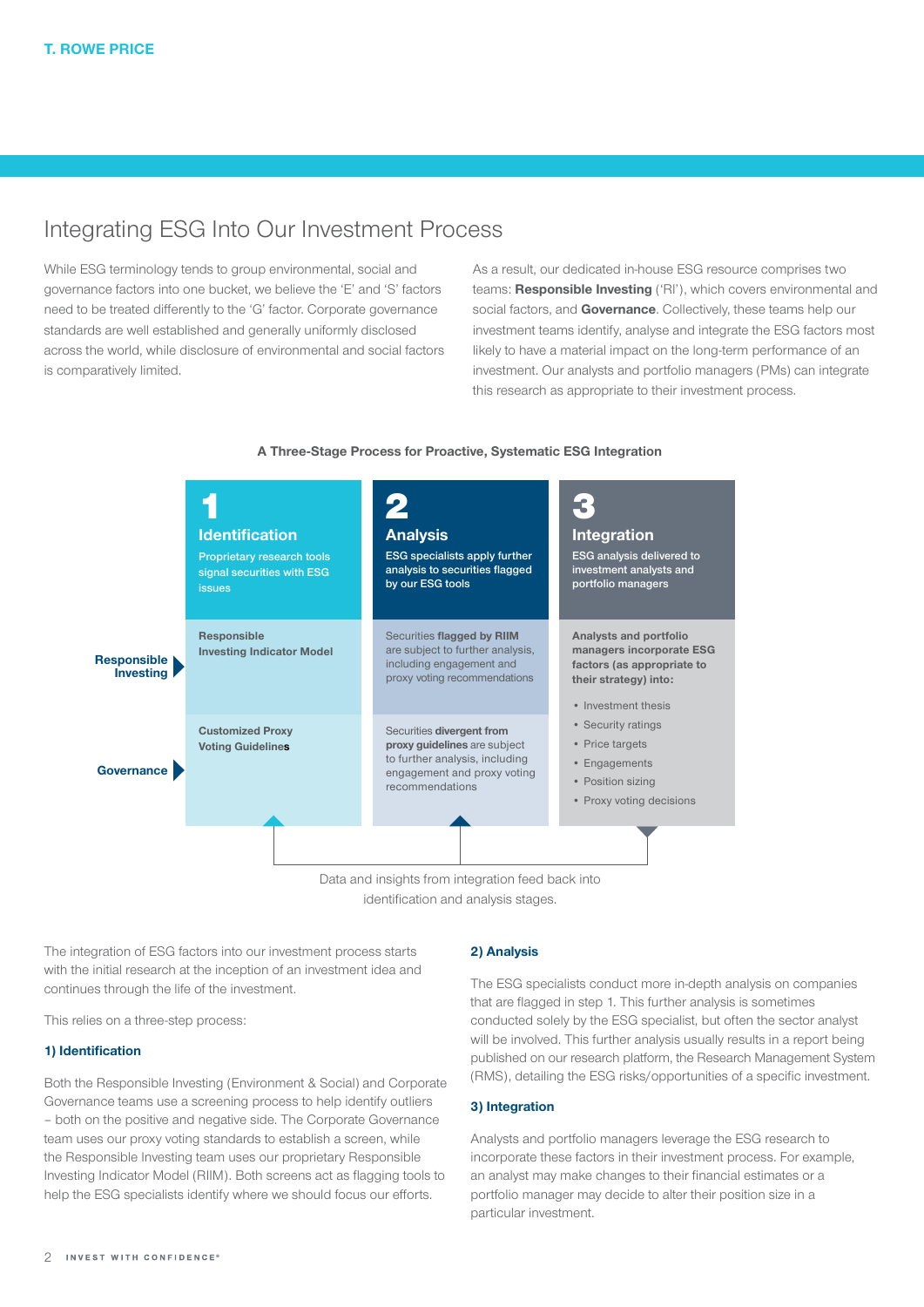## Responsible Investing Indicator Model (RIIM)

Our dedicated Responsible Investing (RI) team assesses the environmental and social profiles of individual securities and portfolios. The team also assists with company engagement.

Since 'E' and 'S' data points are not always readily disclosed by companies and other issuers, we have built a proprietary model that systematically and proactively screens the RI profile of an investment in regard to three pillars; Environment, Social and Governance.

The Responsible Investing Indicator Model (RIIM) is our proprietary tool for screening environment, social and governance factors.

RIIM flags any elevated RI risks with an investment, however can also serve to identify investments with positive RI characteristics and manage RI factor exposures at the portfolio level.

RIIM processes data from T. Rowe Price systems, company reports, non-governmental organizations (NGOs), and select third-party vendors to assess the responsible investing profiles of more than 15,000 corporate and sovereign entities, globally.

| <b>RIIM</b><br><b>INDICATOR</b> | - Not Material                                                                                            | • No/Few Flags<br>Medium Flags<br>▲ High Flags                                                                                                                         |
|---------------------------------|-----------------------------------------------------------------------------------------------------------|------------------------------------------------------------------------------------------------------------------------------------------------------------------------|
| <b>Environment</b>              | <b>Operations</b>                                                                                         | Supply chain (environment)<br>Raw materials<br>Energy and emissions<br>Land use<br>Water use<br>Waste<br>General operations                                            |
|                                 | <b>End Product</b>                                                                                        | Product sustainability<br>Products and services environmental incidents                                                                                                |
| Social<br>overnance             | Supply chain (social)<br><b>Human Capital</b><br>Employee safety and treatment<br>Evidence of meritocracy |                                                                                                                                                                        |
|                                 | <b>Society</b>                                                                                            | Society and community relations                                                                                                                                        |
|                                 | <b>End Product</b>                                                                                        | Product sustainability<br>Product impact on human health and society<br>Product quality and customer incidents                                                         |
|                                 |                                                                                                           | <b>Business ethics</b><br>Bribery and corruption<br>Lobbying and public policy<br>Accounting and taxation<br>Board and management conduct<br><b>ESG</b> accountability |
|                                 |                                                                                                           | Data and privacy incidents                                                                                                                                             |

## Responsible Investing Indicator Model

As illustrated in the diagram above, a rating of red, orange or green highlights the extent of a security's environmental, social, and ethical risks or positive characteristics.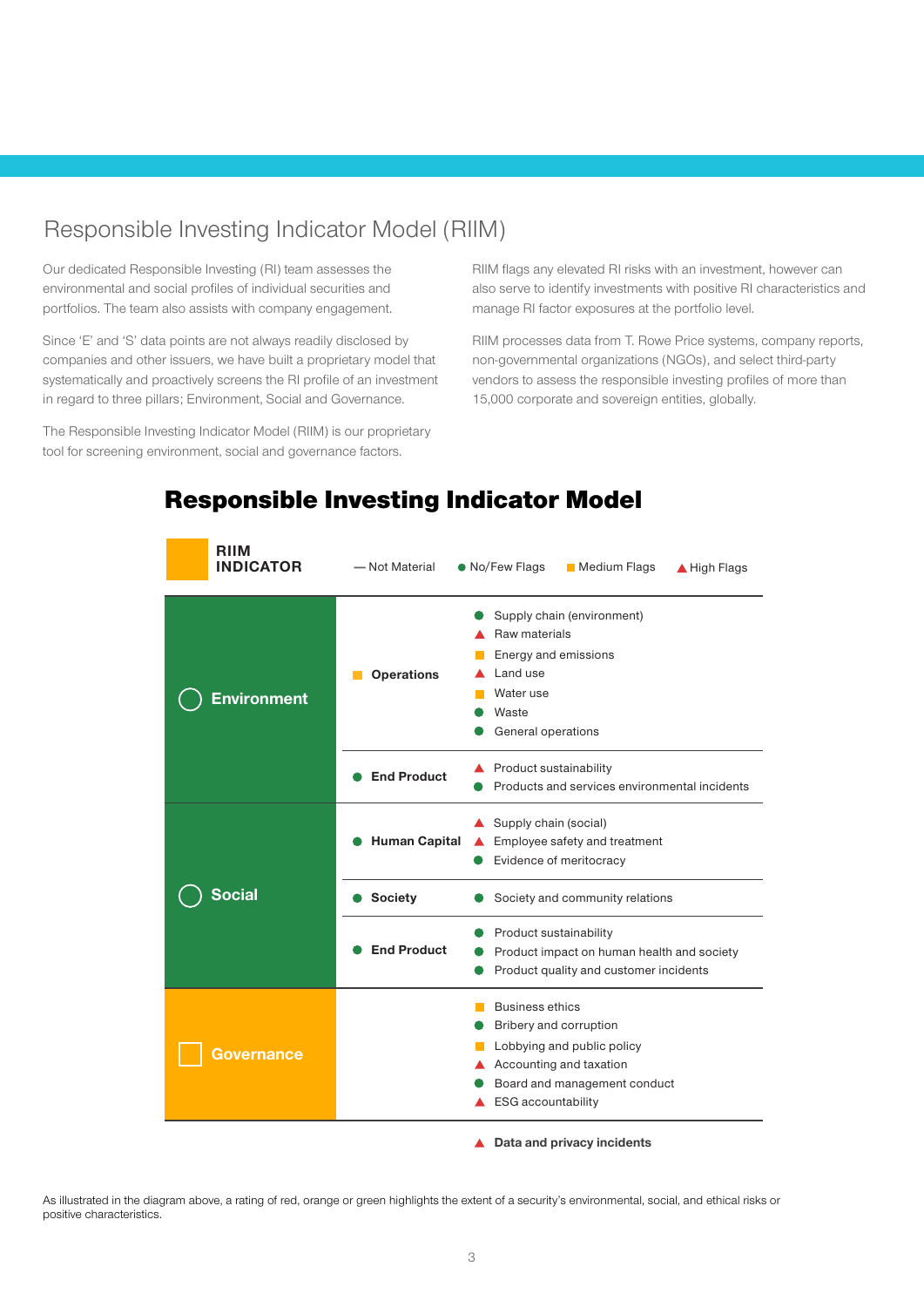## Advantages of our Responsible Investing Indicator Model (RIIM) over third-party ESG analysis

Designed to measure a company's environmental, social and ethical profile and flag those companies with elevated risks and/or opportunities, our RIIM model allows these factors to more easily be considered alongside financial, economic and industry related insights. Our analysts and portfolio managers can integrate this added information as appropriate to their investment process.

We believe there are many advantages to our model, including:



## Relevant Assessment

- Factor materiality is more closely aligned with investment materiality as it is assigned at the sub-industry level
- RIIM helps to screen out the effects of 'greenwashing'
- RIIM is better able to handle a lack of ESG disclosure



### Improved Accuracy

- As a framework for analysis, RIIM allows for expanded coverage beyond that of third-party vendors on the same 'apples for apples' basis
- Third party vendor information can be out of date
- Third party vendors may penalize a company for lack of disclosure, despite it having a clean track record
- Third party vendors may force-rank an industry resulting in a company flagging as an underperformer, even though RI practices are not that differentiated between high and low scoring companies in the industry
- As a proprietary model, RIIM analysis is updated to reflect information gathered from our ESG engagements with issuers



#### Extended analysis

- It complements traditional investment analysis by leveraging data sets that are outside the wheelhouse of standard financial analysis. These data sets include:
- ESG performance data (i.e. number of accidents, carbon emissions, strength of whistle-blower programs)
- ESG targets (i.e. plans to reduce carbon emissions, increase diversity, etc.)
- ESG incident/controversy data (i.e. environmental fines paid, local community controversies/protests against a company, etc.)



## **Compatibility**

- Our proprietary model is designed for practical application by our analysts and fund managers
- It helps quantify the environmental, social and ethical profiles of companies so that an analyst or PM is in a better position to balance an ESG factor within his/her traditional analysis (financial, industrial, macro, etc.). It also assists in comparing the profile of one company versus another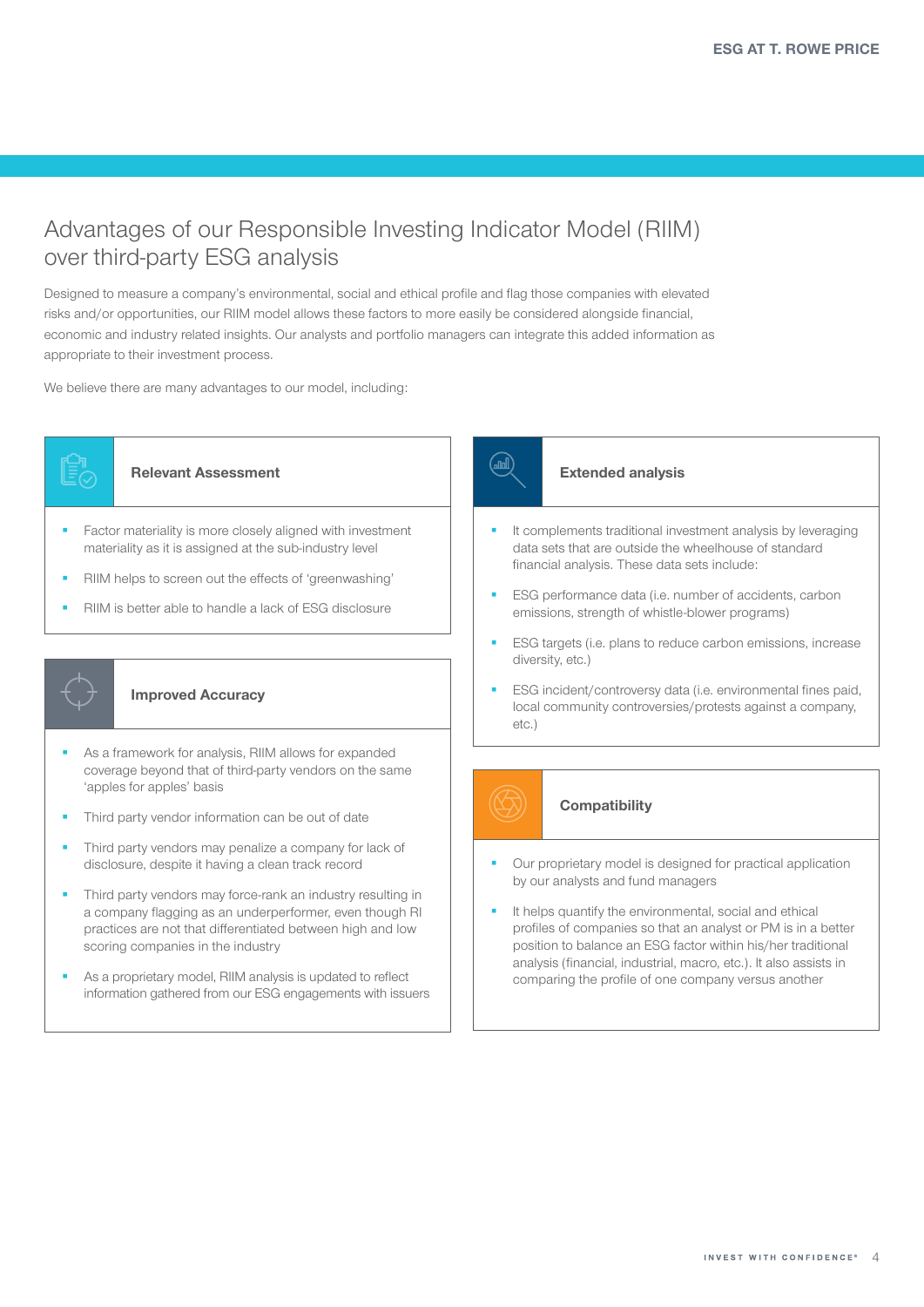## Corporate Governance

Proxy voting is a crucial link in the chain of stewardship responsibilities we execute on behalf of our clients. Our overarching objective is to cast votes to foster long-term, sustainable success for the company and its investors.

Corporate Governance analysis starts with our proxy voting guidelines, which are set annually by our ESG Committee. In addition to informing our proxy voting process, the guidelines reflect T. Rowe Price's perspective of the appropriate governance standards in each region.

T. Rowe Price portfolio managers are ultimately responsible for the voting decisions within the strategies they manage. They receive recommendations and support from a range of internal and external resources:

- The T. Rowe Price ESG Committee
- Our global industry analysts
- Our specialists in corporate governance and responsible investment
- ISS, our external proxy advisory firm

Our proxy voting program serves as one element of our overall relationship with corporate issuers.

We use our voting power in a way that complements the other aspects of our relationship with these companies, including engagement, investment diligence, and investment decision-making.

Our investment-driven engagement program frequently identifies targets through our proprietary RIIM analysis, governance screening, and analysts' fundamental research. ESG engagement meetings are carried out by our ESG specialists as well as by portfolio managers and analysts from our equity and fixed income teams.

Our participation in collaborative industry initiatives is undertaken on a selective and strategic basis. Often, our collaborative initiatives target improved disclosure or business practices on a market-wide level. In key markets around the world, we are concerned about a weakening of important shareholder rights and investor protections. Through both direct advocacy and participation in governance-oriented investor associations, we have worked to persuade regulators that stronger disclosure requirements and basic investor protections are essential if we are to maintain the fair, liquid, and resilient capital markets upon which investors depend.

## Principles for Responsible Investment (PRI)

T. Rowe Price has been a signatory of the United Nations-supported Principles for Responsible Investment since 2010. Launched in 2006, the Principles for Responsible Investment (PRI) are a set of voluntary best practice standards that asset owners and asset managers pledge to uphold in order to incorporate environmental, social, and governance (ESG) issues into their investment processes.

Each year we prepare a report for the PRI outlining our approach to responsible investing and the developments we have made to incorporate Environmental, Social and Governance (ESG) factors into our investment process, and the PRI assesses our efforts accordingly.

 For our 2020 PRI Assessment Report we have been awarded the highest rating of A+ across all 7 categories. In addition this is the third year running where T. Rowe Price has been above median in every category.

The PRI Assessment scoring methodology is available at [unpri.org](https://www.unpri.org/reporting-and-assessment-resources/reporting-for-signatories/3057.article) and T. Rowe Price's most recent Transparency Report is available via the PRI data portal at [dataportal.unpri.org.](https://www.unpri.org/signatory-directory/t-rowe-price/1892.article) PRI is not affiliated with T. Rowe Price.

Members:





The trademarks shown are the property of their respective owners. T. Rowe Price is not endorsed, sponsored, or otherwise authorised by or affiliated with any of the trademark owners represented by these trademarks.